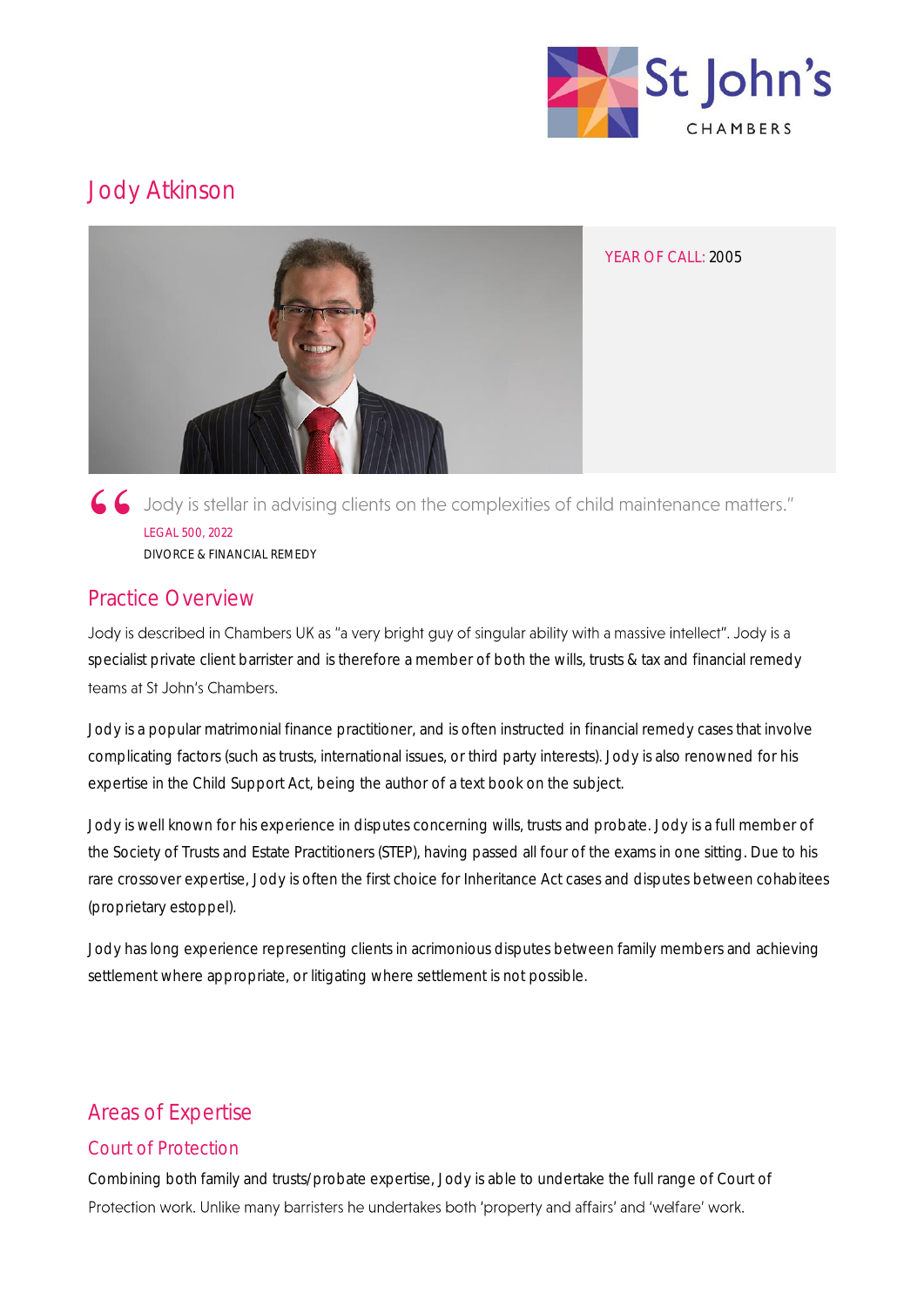

Recently he has represented family members in disputes concerning:

- ▶ The validity of lasting and enduring powers of attorney
- Where the done of a power of attorney was accused of stealing money from the incapacitated person
- Where the mentally incapacitated person had been taken abroad and there was a dispute about whether they should return to the UK
- Who a mentally incapacitated person should live with

Jody has also been instructed by both local authorities and care providers, as well as family members and the Official Solicitor in disputes concerning:

- Allegations of abuse by carers
- **The Deprivation of Liberty Safeguards regime**
- Whether a mentally incapacitated person should live at home or in care
- **Contact with a mentally incapacitated person in care**

#### Family & Divorce

Jody is regularly instructed by both husbands and wives to advise and represent them in financial proceedings resulting from divorce. Jody regularly advises in complex cases involving trust funds, international issues, farms and family businesses.

He is well known for his experience in disputes over the ownership of property between unmarried cohabitants. In 'the park bench case' Ely v Robson {2016] EWCA Civ 774, [2017] 1 FLR 1704, Jody represented the successful party before the Court of Appeal in a long running dispute about the ownership of property. Jody is equally happy litigation under either the Family Procedure Rules (FPR) or the Civil Procedure Rules (CPR) and will settle proceedings for family unfamiliar with the CPR.

Jody is renowned for his knowledge of the law concerning child maintenance and the Child Maintenance Service (CSA/CMS/CMEC), and is the author of one of the main practitioner texts on the topic. He has appeared on many occasions both before the First Tier and Upper Tribunal: Social Entitlement Chamber (formerly the Child Support Appeal Tribunal and the Commissioners). Jody often undertakes CSA cases on a public access basis.

#### Divorce & Financial Remedy

As a private client specialist, Jody is able to offer clients advice and representation with regard to all litigation arising out of the breakdown of family relationships.

Jody is regularly instructed by both husbands and wives to advise and represent them in financial proceedings resulting from divorce. Jody advises in cases involving trust funds, foreign assets, farms or family businesses, as well as those of more modest means. As an experienced family practitioner, Jody frequently deals with highly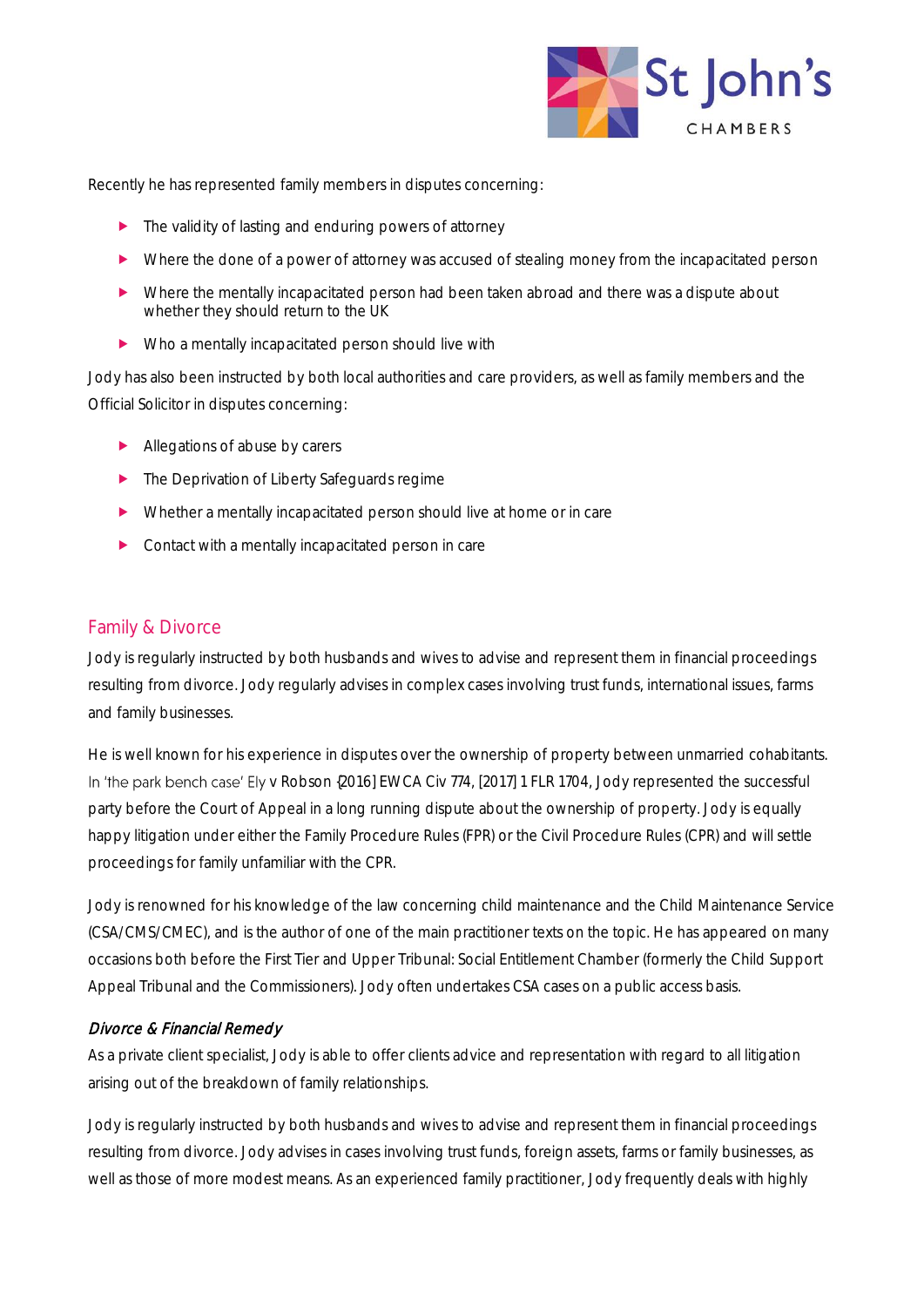

acrimonious and emotional disputes, settling them where practicable, or litigating them where that is in the client's best interests.

Jody is happy to advise on settlement prior to issue of claims (including on a public access basis) or to represent people at mediation appointments. Jody can also advise on the tax implications of divorce. Although Jody does not now specialise in children work, he has ten years' experience in this area, and will act in children disputes where there are associated financial proceedings, thus enabling the client to be represented 'across the board' by the same advocate.

As a full member of the Society of Trusts and Estate Practitioners (STEP), Jody is well qualified to advise unmarried people on the financial implications of the breakdown of their relationships, which are governed by the law of trusts (Kernott v Jones, Stack v Dowden), and the Trusts of Land and Appointment of Trustees Act 1996 (TOLATA). He is equally happy litigating under either the Family Procedure Rules (FPR) or the Civil Procedure Rules (CPR) and will settle proceedings for family solicitors unfamiliar with the CPR.

Jody is uniquely well placed to advise those making or defending claims under the Inheritance (Provision for Family and Dependants) Act 1975. This difficult jurisdiction combines elements of matrimonial and probate law, and Jody is rare in having experience in both areas.

Jody is renowned for his knowledge of the law concerning child maintenance and the Child Support Agency (CSA/CMEC), having appeared on many occasions both before the First Tier and Upper Tribunal: Social Entitlement Chamber (formerly the Child Support Appeal Tribunal and the Commissioners). Jody often undertakes CSA cases on a public access basis.

#### Professional Negligence

Jody advises and represents claimants and defendants in professional negligence actions arising in his specialist areas. This frequently involves claims by disappointed beneficiaries who have not received a legacy after the death of a loved one or relative due to a failure by a solicitor to prepare a will in time, or where a will has been found to be invalid. Jody has also acted in claims against family solicitors, where negligence is alleged in the settling of financial proceedings after a divorce.

#### Wills & Trusts

Jody is well known for his experience in disputes over the ownership of property, particularly between unmarried cohabitants. In 'the park bench case' Ely v Robson [2016] EWCA Civ 774, [2017] 1 FLR 1704, Jody represented the successful party before the Court of Appeal in a long running dispute about ownership of property. Jody also represents parties in 'constructive trust' and 'proprietary estoppel' cases, including those involving farms or family businesses.

Jody is frequently instructed in contentious probate cases, where the validity of a will is challenged. Jody is uniquely well placed to advise parties to claims under the Inheritance (Provision for Family and Dependants) Act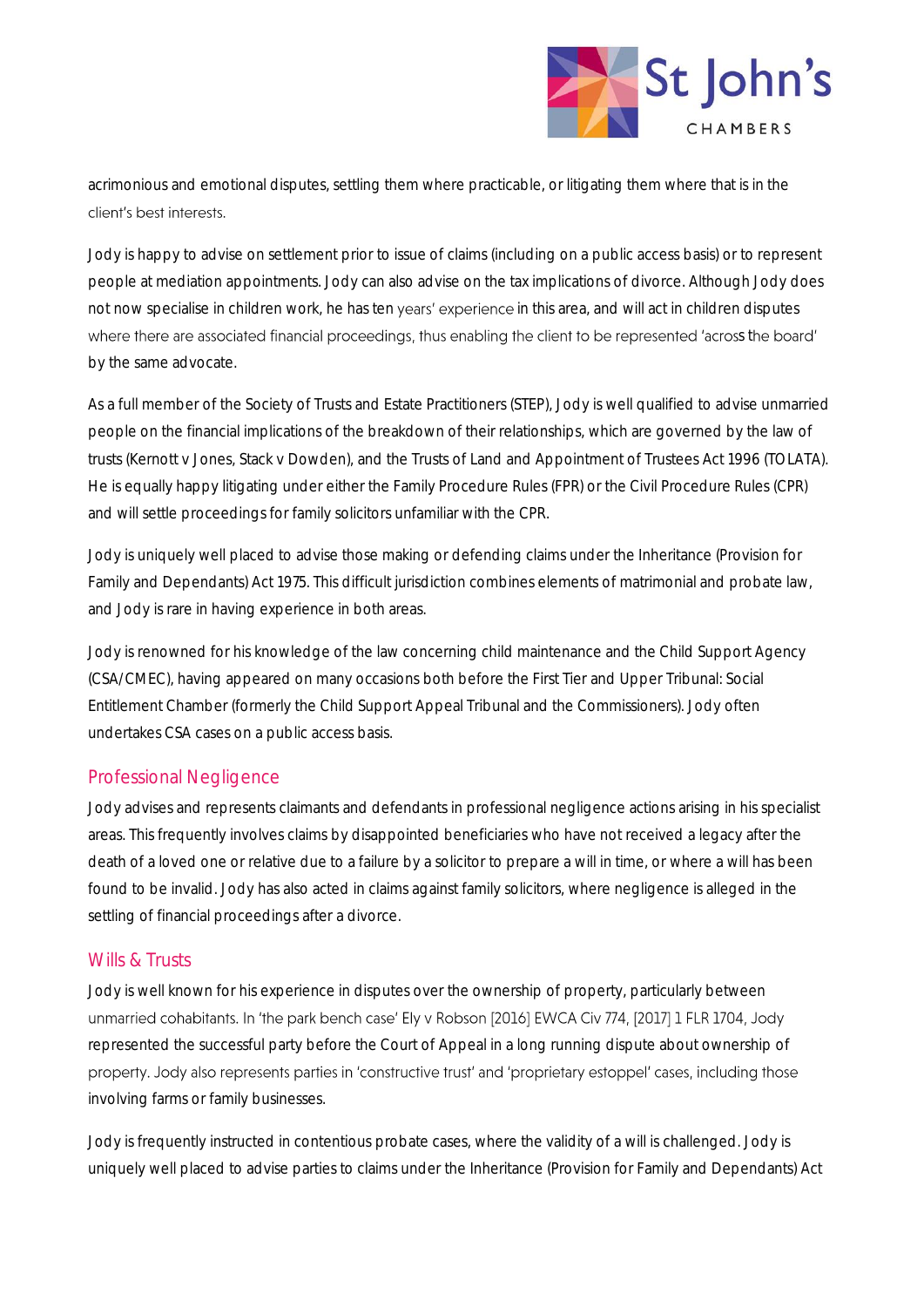

1975. This difficult jurisdiction combines elements of matrimonial and probate law, and he has the ideal skill set, with experience in both areas.

Jody is a full member of the Society of Trust and Estate Practitioners, and frequently advises on difficult legal issues that arise in the administration of trusts and estates. In Berry v Child Support Agency [2016] EWHC 1418 (Ch), [2016] WTLR 1327, [2016] BPIR 1256, Jody represented the estate in a complex dispute, involving insolvency law, where there were competing claims by the deceased's creditors, spouse and the Child Support Agency.

# Recent cases

- Ely v Robson [2016] EWCA Civ 774
- $\blacktriangleright$  P v G
- ▶ C v Secretary of State for Work and Pensions (Child Support Agency)
- $\blacktriangleright$  C v C
- N v The Secretary of State for Work and Pensions (Child Support Agency)
- $S$  v The S Estate
- $\blacktriangleright$  E v R
- $SVS$
- G v Secretary of State for Work and Pensions (Child Support Agency) and G
- $\blacktriangleright$  M v The R Estate

# Related Articles

- Child Support: Here Comes the New Gross Income Scheme
- ▶ Child Support Update
- Child Support in Wildblood on Financial Remedies in Family Matters
- **Trusts and co-ownership**
- ▶ Child Support: What Is Going On?
- Sale of property in financial proceedings lambasted by wealthy spouse
- **Bringing non-contentious probate into the twenty-first century**
- ▶ Settling Inheritance Act claims
- ▶ Court Clarifies Quistclose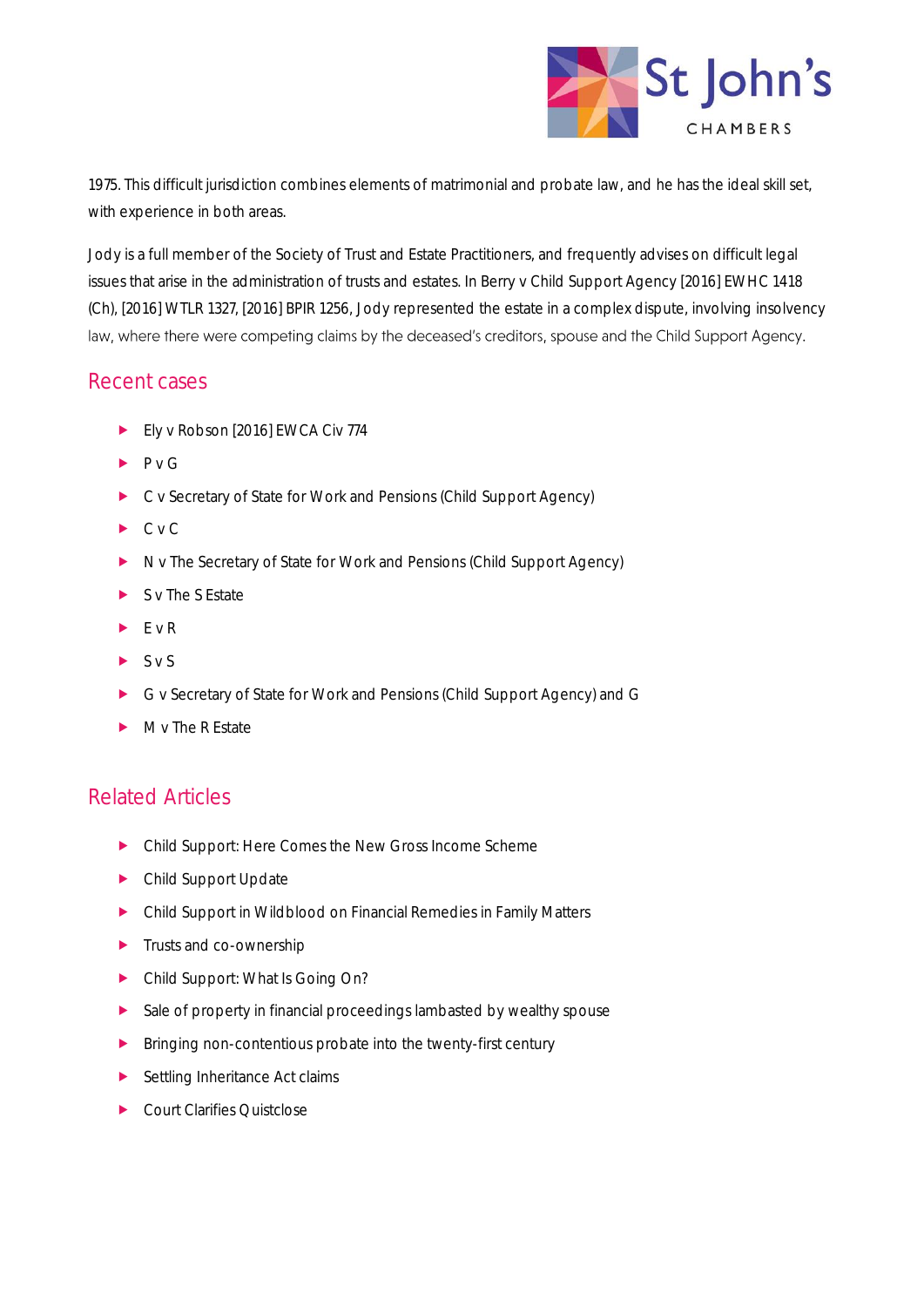

# Recommendations

"He is very good and to the point."

CHAMBERS UK , 2022 FAMILY/MATRIMONIAL

"He delivers results and is liked by clients for his mix of great intelligence and humour." CHAMBERS UK , 2021 FAMILY: MATRIMONIAL FINANCE

"Wonderful - supportive and calm and capable and very bright. Always goes the extra mile with the client but will tell them when to stop."

LEGAL 500 , 2021 FAMILY & CHILDREN LAW

"Jody focuses his practice on matrimonial finance issues, and is skilled at taking on inheritance and probate cases. He's very good on his feet and in cross-examination and gives to-the-point advice. He's very knowledgeable on all aspects of family law."

CHAMBERS UK , 2020 FAMILY/MATRIMONIAL

"A technical wizard when it comes to child maintenance legislation."

LEGAL 500 , 2020 FAMILY AND CHILDREN LAW

"Focuses his practice on matrimonial finance issues. He often appears in divorce proceedings involving family trusts. He is also active in matters related to child support. 'He knows the requlations inside out.'"

CHAMBERS UK , 2019 FAMILY/MATRIMONIAL

#### Professional memberships:

- ▶ Society of Trust and Estate Practitioners (STEP, Full Member)
- **EXECHANCERY Bar Association**
- **Family Law Bar Association**
- ▶ Western Circuit

# Qualifications & awards:

- ▶ 2011 STEP Diploma in Trusts and Estates
- ▶ 2005 BVC & CPE, Inns of Court School of Law
- ▶ 2002 MA in Modern History, Distinction, University of York
- ▶ 2001 BA (Hons.) in History, First Class, Bristol University.